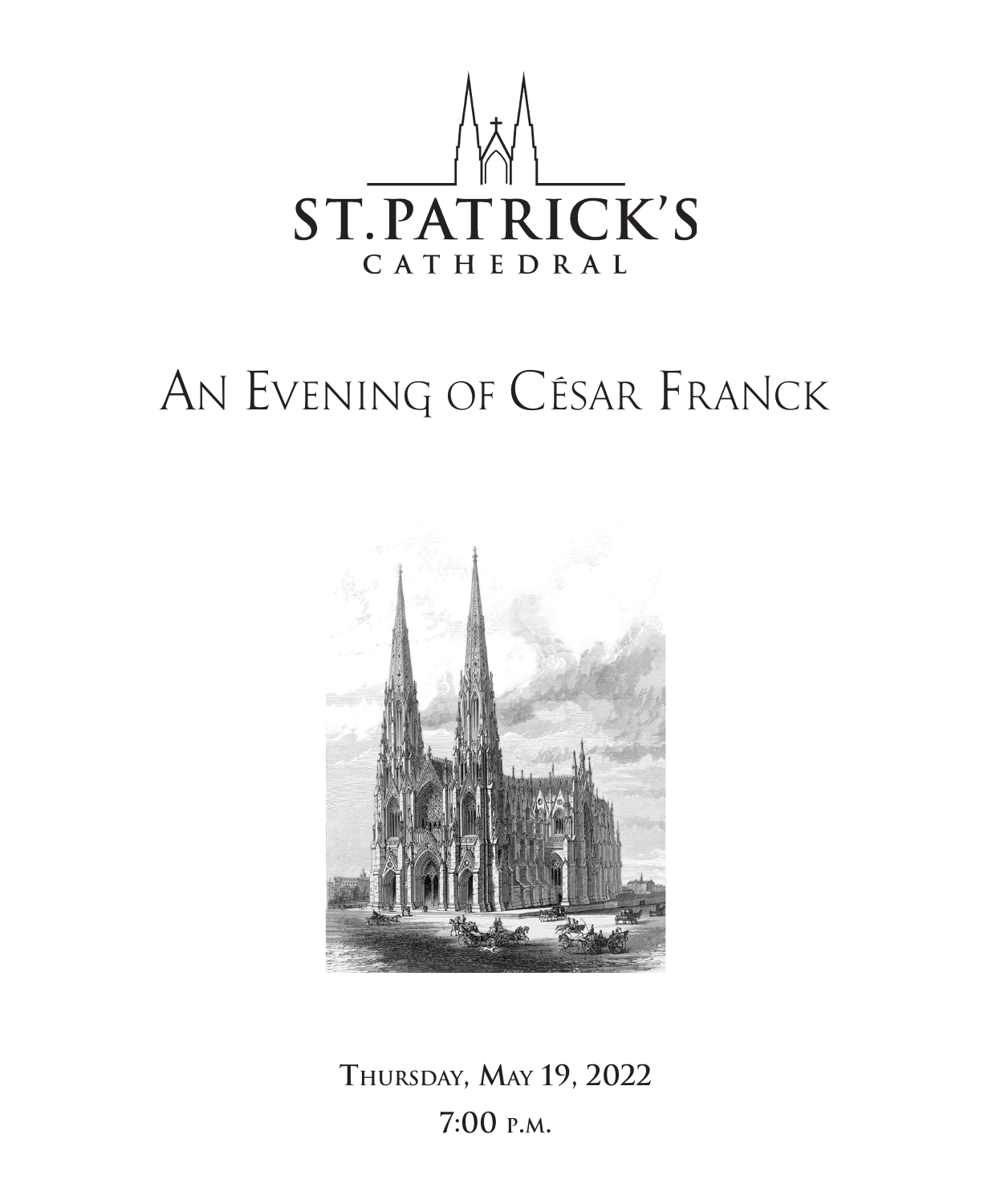If you must leave during the concert, kindly do so only at the conclusion of a work.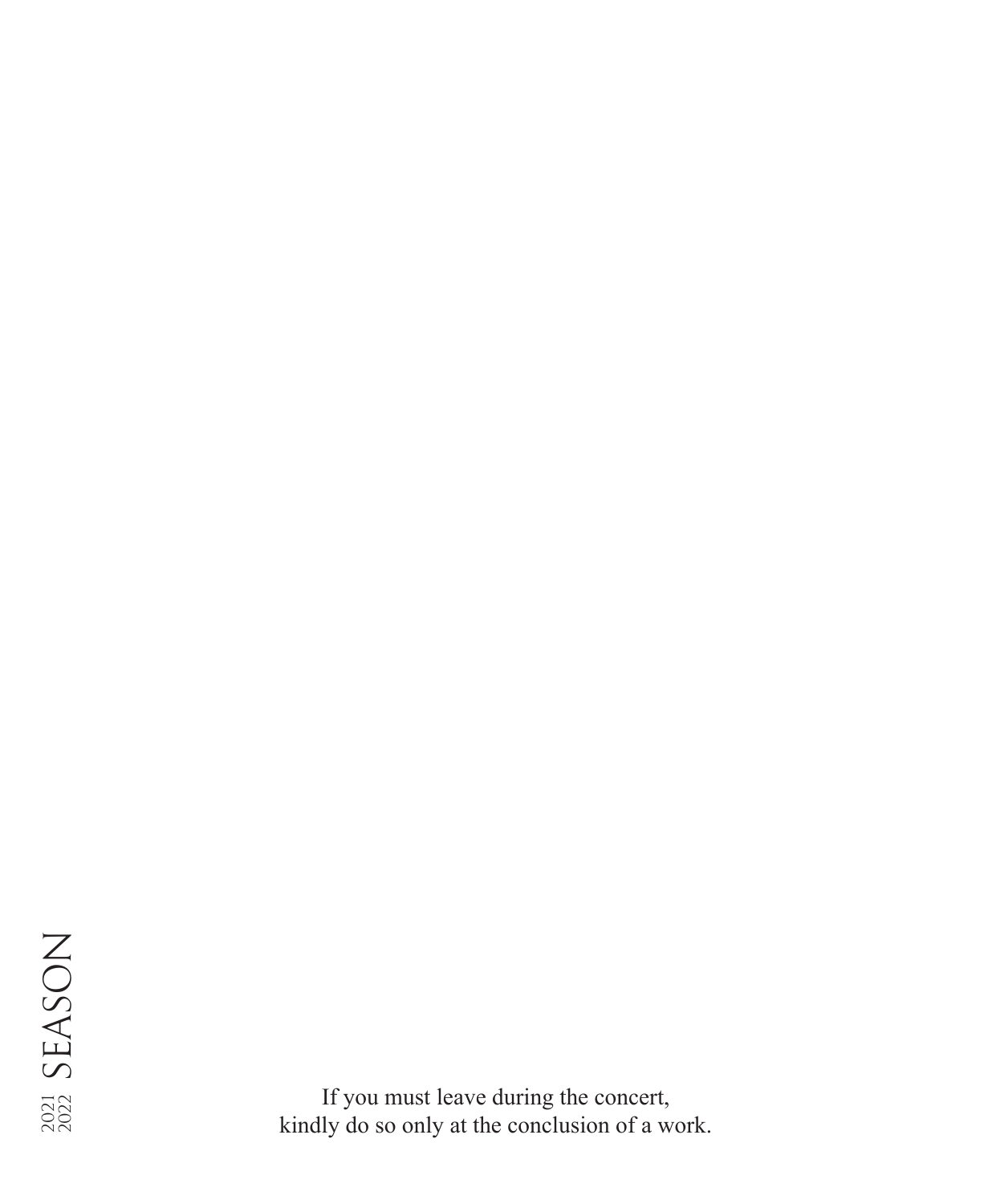# AN EVENING OF CÉSAR FRANCK

### Celebrating the 200th Anniversary of his Birth

**St. Patrick's Cathedral Choir**

Dr. Jennifer Pascual, *Conductor*

PROGRAM

**from** *L'Organiste* César Franck **Poco allegretto in C** (1822-1890)  **Sortie in F**

Jennifer Pascual, D.M.A., *Director of Music*

**O Salutaris Hostia**

**Tantum Ergo**

Mark Heimbigner, *Baritone*

**Veni Creator Spiritus**

**Ave Maria**

**Chorale in A minor**

Daniel Brondel, *Associate Director of Music*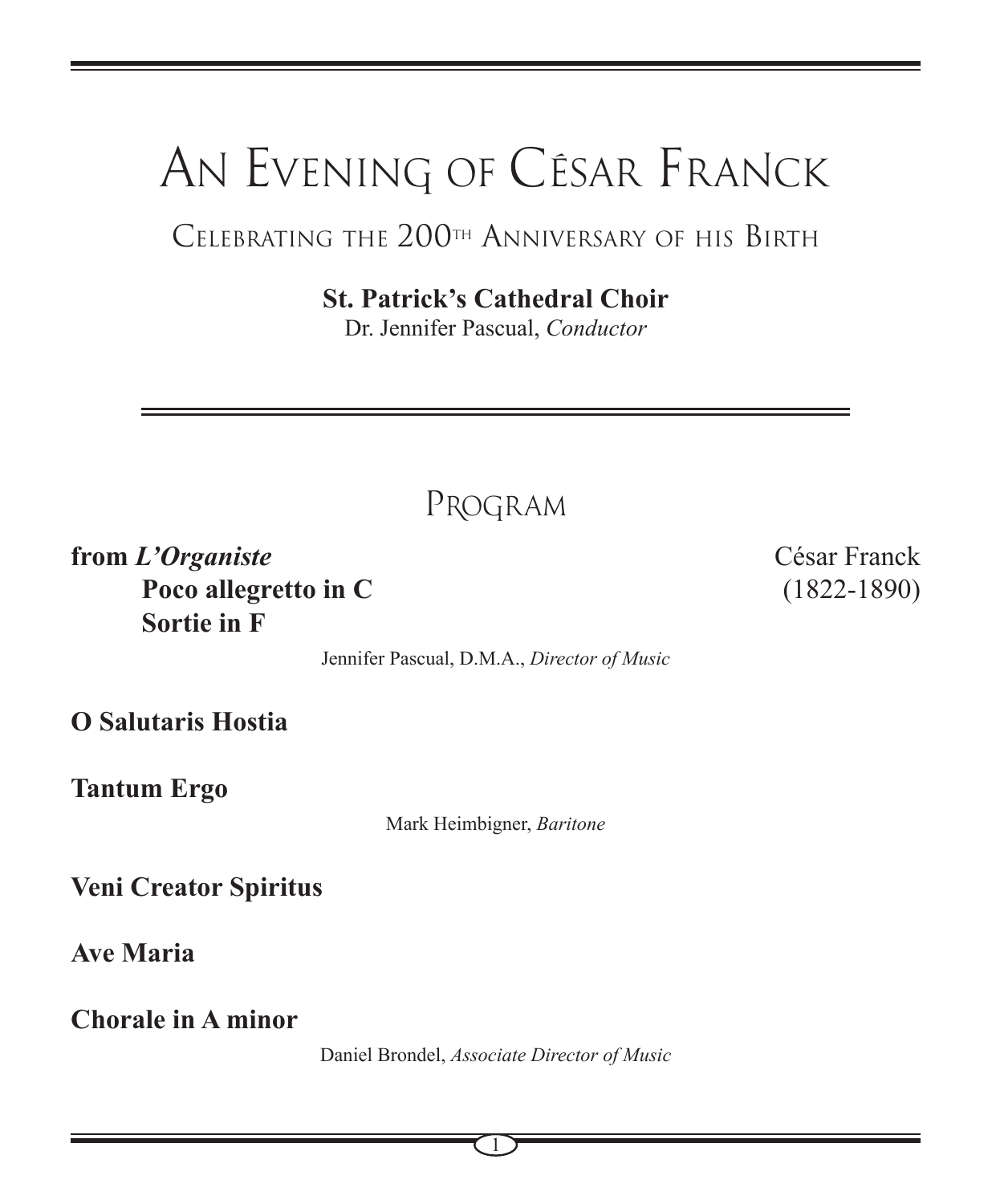**Seven Last Words of Christ on the Cross Prologue: O Vos Omnes First Word: Pater, dimitte illis Second Word: Hodie, mecum eris in paradiso Third Word: Mulier, ecce filius tuus Fourth Word: Deus meus ut quid dereliquisti me Fifth Word: Sitio Sixth Word: Consummatum est Seventh Word: Pater, in manus tuas**

> Adrienne Patino Dunn, *Soprano* John Des Marais, *Tenor* Nathan Wright, *Tenor II* Mark Heimbigner, *Baritone*

#### **from** *Sonata in A major for Violin and Piano* **I. Allegretto ben moderato**

Christiana Liberis, *Violin* and Michael Hey, *Organ*

**Panis Angelicus**

Carla Wesby, *Soprano*

**Psalm 150**

*A free-will offering will be taken to support the Friends of Music and to offset the expenses of tonight's concert. Please be as generous as possible.*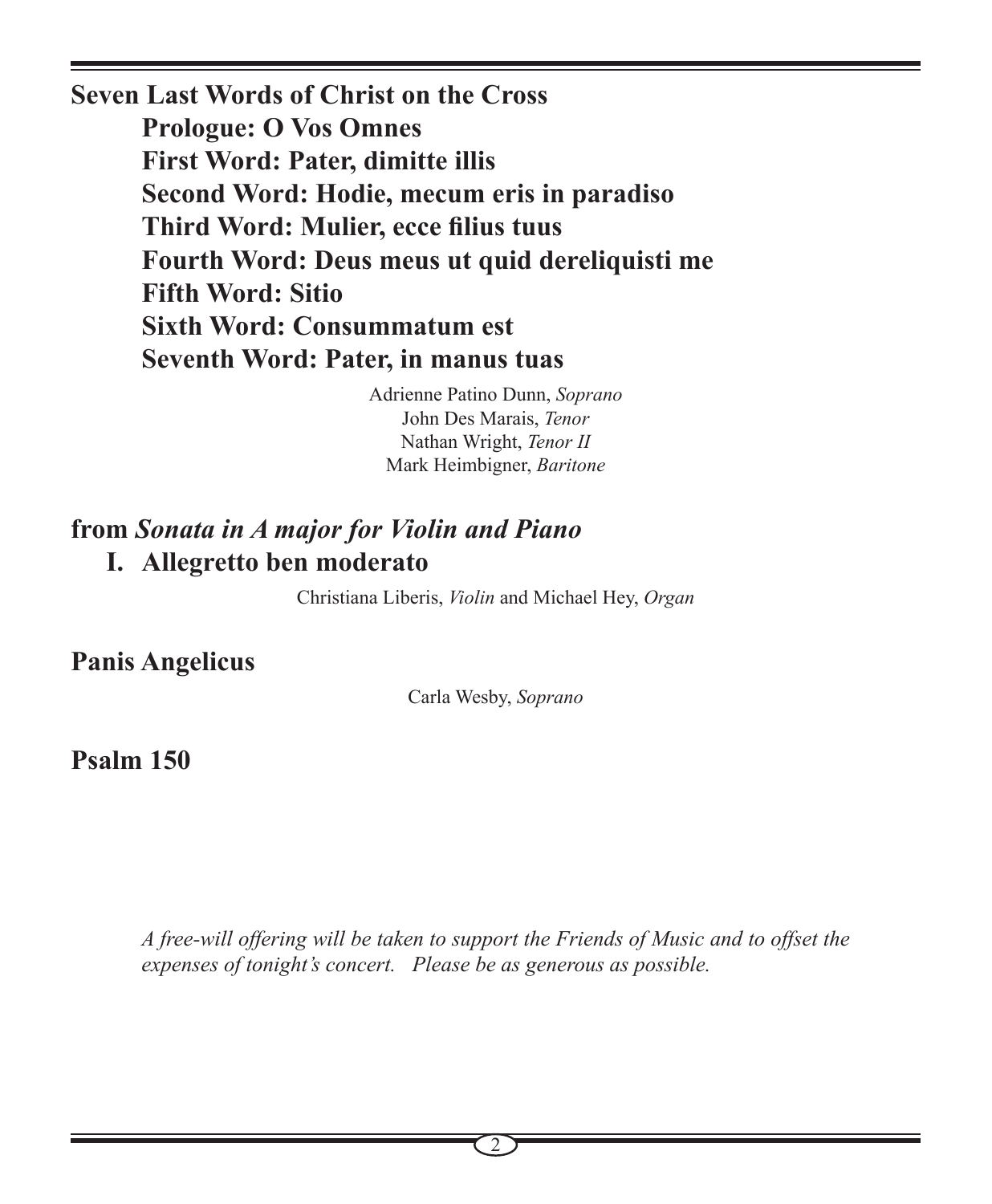# TEXTS AND TRANSLATIONS

#### **O Salutaris Hostia**

O Salutáris Hóstia, quae caéli pándis óstium, bélla prémunt hostília, da róbur, fér auxilium.

Tántum ergo Sacraméntum Venerémur cérnui: Et antíquum documéntum Nóvo cédat rítui: Praéstet fídes suppleméntum Sénsuum deféctui.

Genitóri, Genitóque Laus et jubilation, Sálus, honor, vírtus quoque Sit et benediction: Procedénti ab utróque Cómprar sit laudation.

O Redeeming Sacrifice, which opens the gate of heaven: enemies threaten wars; give us strength, send aid.

## **Tantum Ergo**

Let us therefore, bowing low, Venerate so great a sacrament; And let the old Law Give way to the new rite; Let faith afford assistance To the deficiency of the senses.

To the Begetter and the Begotten Let there be praise and jubilation, Salvation, honor, And power and blessing; And to the One proceeding from both Let there be equal praise.

#### **Veni Creator Spiritus**

Come, Creator Spirit, Visit the souls of your devoted; With you divine grace fill The hearts which you have created.

You are called Comforter, Gift of the highest God, Fount of life, fire, love, And spiritual unction.

You are seven-fold in your gifts, The finger of God's right hand, You are the one duly promised by the Father, Enriching our tongues with speech.

Veni, creátor Spíritus, mentes tuórum vísita, imple su pérna grátia, quae tu creásti péctora.

Qui díceris Paráclitus, donum Dei altíssimi, fons vívus, ignis, cáritas et spiritális únctio.

Tu septifórmis múnere, dexgitræ Dei tu dígitus tu ríte promíssum Patris sermóne ditans gúttura.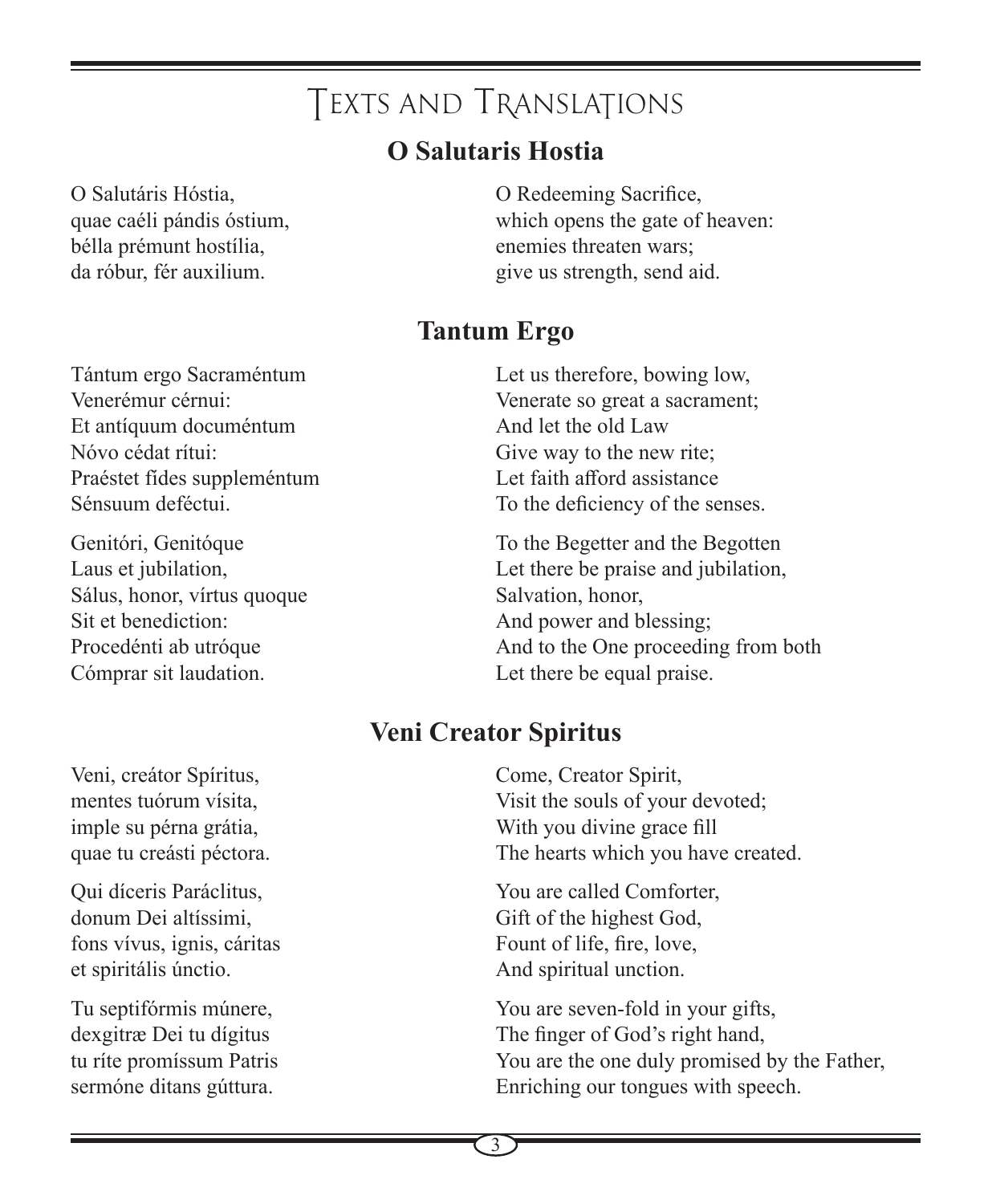Accénde lumen sénsibus, infúnde amórem córdibus, infírma nostri córporis, virtúte firmans pérpeti.

Hostem repéllas lóngius pacémque dones prótinus; ductóre sic te praévio vitémus omne nóxium.

Per te sciámus da Patrem noscámus atque Fílium, te utriúsque Spíritum credámus omni témpore.

Enkindle your light in our minds, Infuse your love into our hearts; Strengthen the frailties of our flesh By your perpetual power.

May you drive our enemy far away, And bestow abiding peace, So that, with you leading before us, We may shun all evil.

Grant that through you we may know the Father, And that we might also come to know the Son; And you, the Spirit of Them both, May we trust at all times.

#### **Ave Maria**

Ave María, grátia pléna: Dóminus técum, benedícta tu in muliéribus, et benedíctus frúctus véntris túi, Jésus. Sáncta María, Máter Déi. óra pro nóbis peccatóribus, nunc et in hóra mórtis nóstrae. Amen.

Hail Mary, full of grace, the Lord is with thee, blessed art thou among women, and blessed is the fruit of thy womb, Jesus. Holy Mary, Mother of God, pray for us sinners, now and at the hour of our death. Amen.

# **Seven Last Words of Christ on the Cross**

#### **Prologue: O Vos Omnes**

See now, all that pass here, you that pass by the roadway; behold me now, look upon me: is there sorrow this is like my sorrow! For the Lord has chastened me and has grieved me: he has left me all the day in sorrow. Do not call me now Noemi, most pleasant; rather call me now Mara, rather call me now bitter.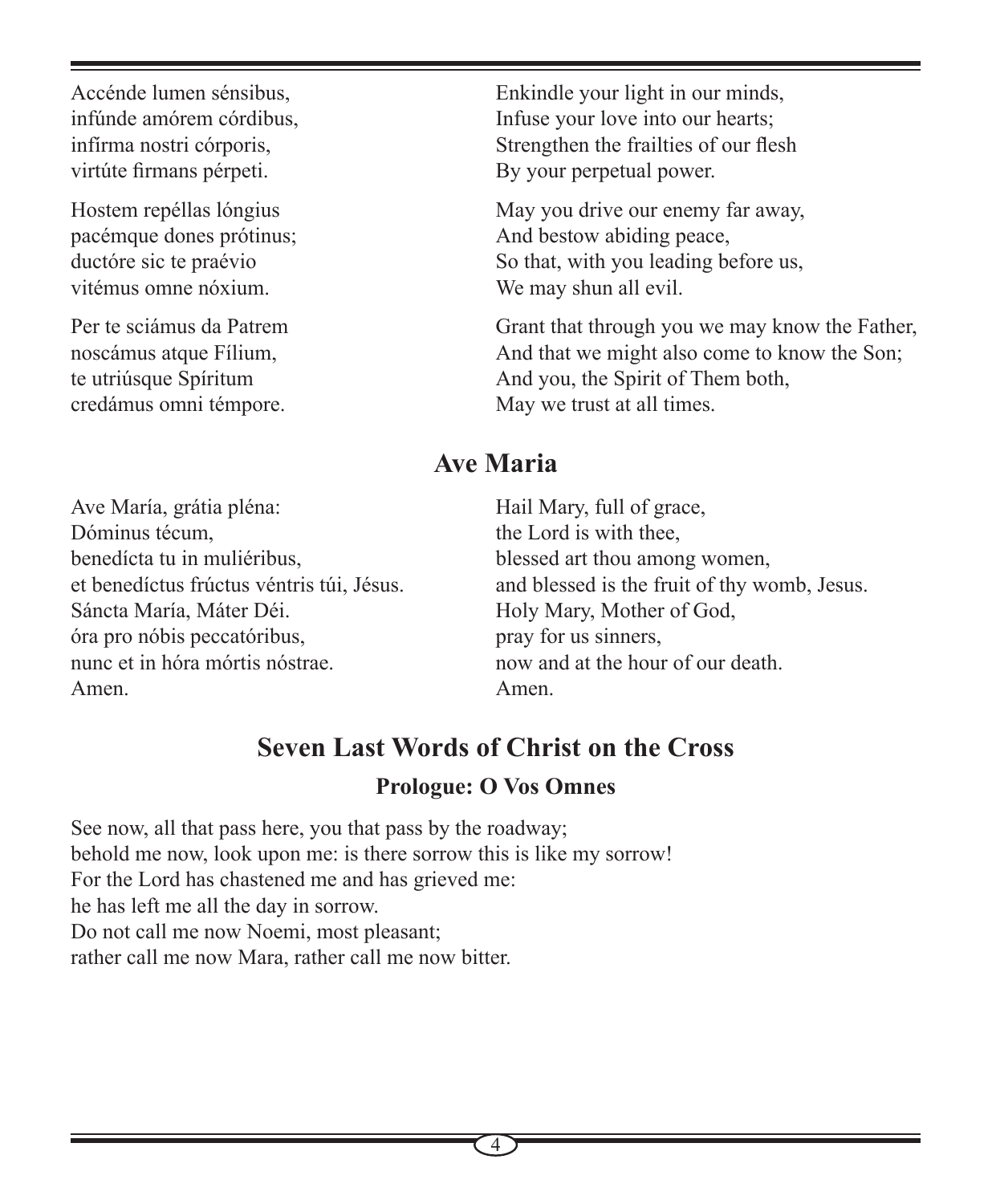#### **First Word: Pater, dimitte illis**

Father forgive them, for they know not what they do. They crucified him, and two thieves there also, one on the right side, the other on the left of him; but then Jesus said of them: Father forgive them, for they know not what they do. With the transgressors they considered him; he took the offenses of many on himself, and made intercession for the sinners.

#### **Second Word: Hodie, mecum eris in paradiso**

This same day you will be with me in heaven. Truly, I now tell you, this same day you will be with me in heaven. Blessed Lord, keep me in memory when you shall come into your kingdom.

#### **Third Word: Mulier, ecce filius tuus**

Woman, see your son who is with you. How full of pain and afflicted She now was who is most blessed, Mother of the blessed One! O what person would not weep there, Christ's own mother to behold there In such sorrow and such pain? Who could not be grieved with her, To behold the blessed Mother One in suffering with her son?

#### **Fourth Word: Deus meus ut quid dereliquisti me**

O Lord my God, why hast thou forsaken me? Those who know me, these who know me like mere strangers have now withdrawn from me, those who were my dear friends have all forgotten me.

#### **Fifth Word: Sitio**

Now I thirst.

So they give him wine to drink of; they gave it to him all mixed with gall. The he received vinegar from the Roman soldiers, and they cursed him and mocked him: If you are King of the Hebrews, save yourself now. O my people, what have I done to you? or wherein have I wearied you? O answer me. You know I led you forth from bondage in Egypt, but you have made a cross for your one Saviour.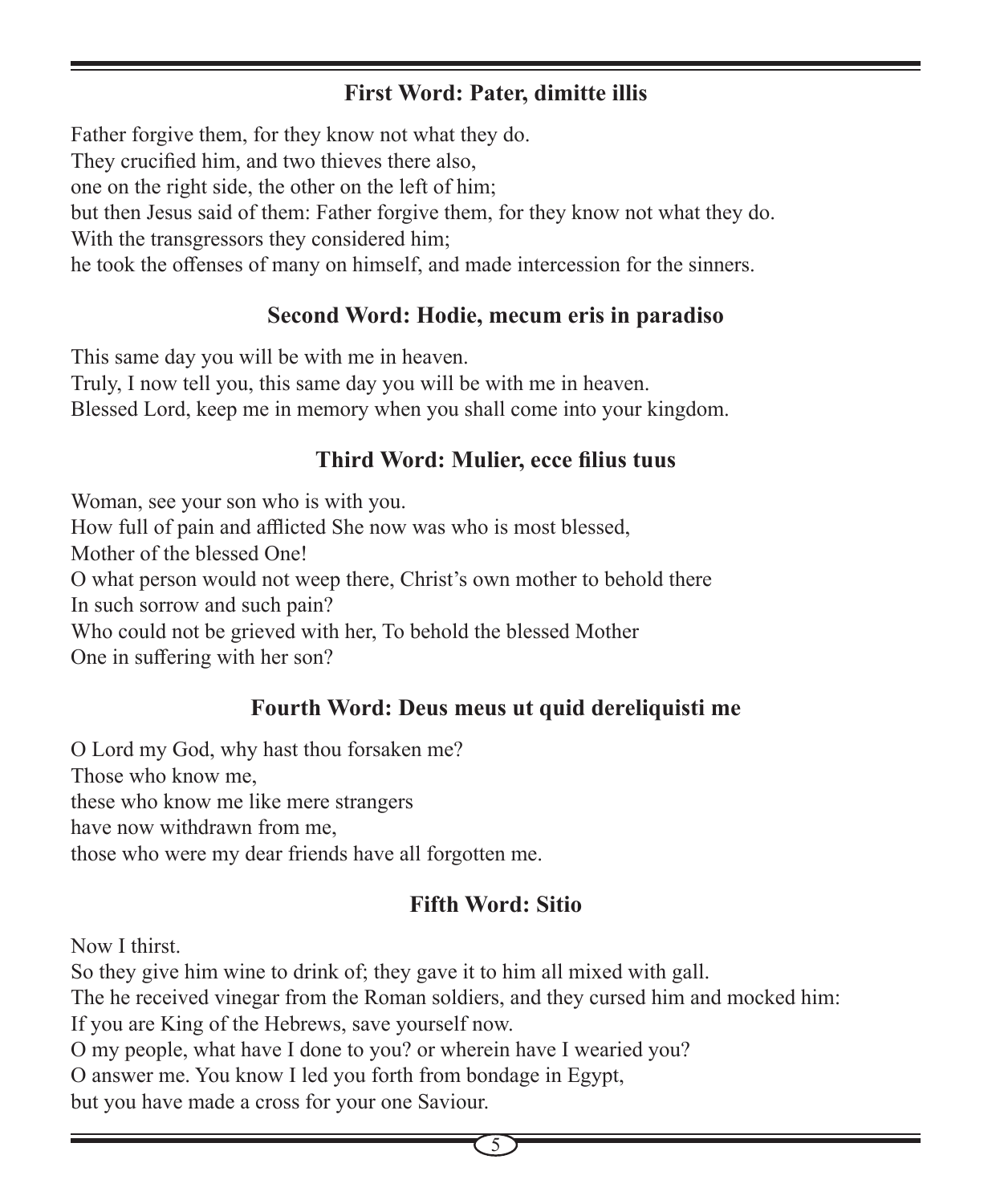#### **Sixth Word: Consummatum est**

It is finished now. All our transgressions he himself did bear in his own body, even to the tree, that we all might die to sin and live again to virtue. Truly, truly, he bore our grieving in himself, and by all scourging we are made healthy.

#### **Seventh Word: Pater, in manus tuas**

Father, to thine own keeping I now commend my spirit and my life. O my father, I my father and God thou who art salvation for me, to thine own keeping I now commend my life.

#### **Panis Angelicus**

Panis Angelicus, fit panis hominum, Dat panis coelicus figuris terminum. O res mirabilis manducat Dominum, Pauper, servus, et humilis.

The bread of angels becomes the bread of men, the heavenly bread gives an end to earthly forms. O marvelous and wondrous sacrament: a poor man, a slave, and the humble one all ingest the Lord.

#### **Psalm 150**

Alleluia. Praise God and all His saints in their high place in heaven, Praise God and all He rules in His omnipotence. Praise the Lord for His power to wield the sword of justice, Praise the Lord for his glory and His majesty. Praise the Lord with the call of a bright regal trumpet, With the sound of an oboe, the strum of a harp. Praise the Lord with your dancing, and with a tambourine, With organ and with lute, and voices raised in song. And proclaim His great name upon the mighty cymbals. Let the cymbals resound for the joy of His love. All that lives and has breath shall proclaim his great glory saying: Praise be to Him, Praise be to God on high.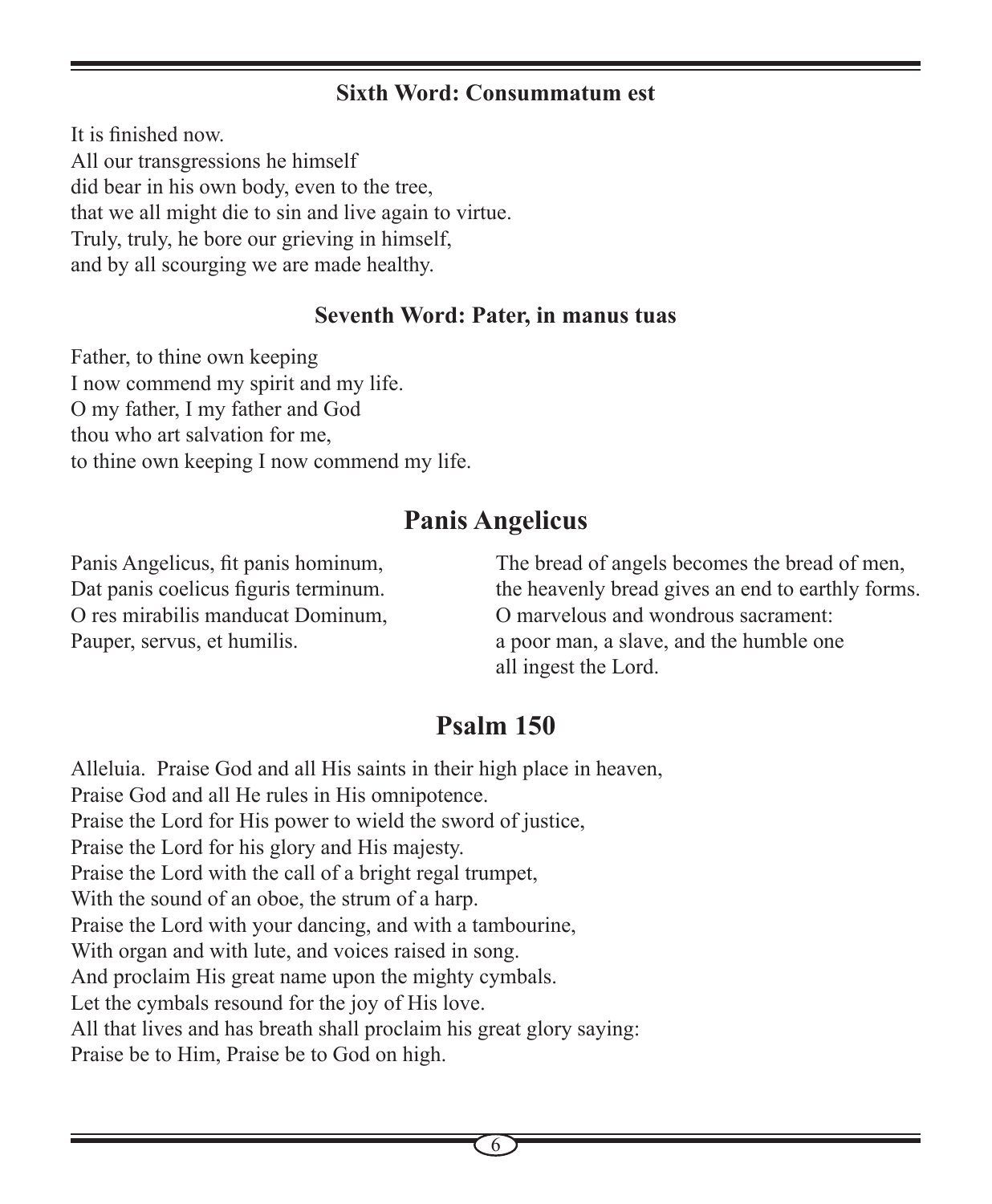# BIOGRAPHY



**St. Patrick's Cathedral Choir**, directed by Dr. Jennifer Pascual, is predominantly a liturgical choir, and the heart of the music program at North America's most prominent Roman Catholic cathedral.

Acclaimed former music directors include Pietro Yon and Charles Courboin. Established in its present form by John Grady, the Choir is made up largely of volunteer singers and a small professional group and prepares music from every era for many liturgies and

other special events throughout the year. These include the 10:15am Mass each Sunday (from the first Sunday after Labor Day until the Solemnity of Corpus Christi), the annual A City Singing at Christmas and Irish Heritage concerts, and the nationally televised Midnight Mass for Christmas.

In its liturgical role, the Choir has performed for many heads of state and the Secretary General of the United Nations, and with soloists such as Renée Fleming and Placido Domingo. In 1965, the choir had the distinct honor of singing for His Holiness, Pope Paul VI at St. Patrick's Cathedral during the historic first Papal Visit ever to the United States. In 1979, the choir sang for His Holiness, Pope John Paul II at St. Patrick's Cathedral as well as for Mass at Yankee Stadium. The Choir sang again for Pope John Paul II in October 1995 for Mass in Central Park and the recitation of the Rosary at St. Patrick's Cathedral. During the April 2008 Pastoral Visit to New York by His Holiness, Pope Benedict XVI, the choir sang for Masses at St. Patrick's Cathedral and Yankee Stadium and for an Ecumenical Prayer Service. They sang for Evening Prayer at St. Patrick's Cathedral and Mass at Madison Square Garden during the September 2015 Pastoral Visit to New York by His Holiness, Pope Francis.

With the founding of the Friends of Music under John-Michael Caprio, the choir expanded its concert activities and has performed with the Vienna Symphony Orchestra, Wroclaw Philharmonic, members of the Vienna Philharmonic on PBS, the New York Philharmonic under Leonard Bernstein, and at events for the Richard Tucker Music Foundation. The Choir has recorded several CDs and has been featured on Nippon Television, BBC's "Songs of Praises," NBC's "Today" and ABC's "Good Morning America."

In May 2008, the choir had the distinguished honor of performing for President George W. Bush at The White House for the National Day of Prayer.

In October 2010, the St. Patrick's Cathedral Choir traveled to Rome and Vatican City as the only choir from the United States invited to participate in the *IX Festivale Internazionale di Musica e Arte Sacra* and also performed, once again, for Pope Benedict XVI.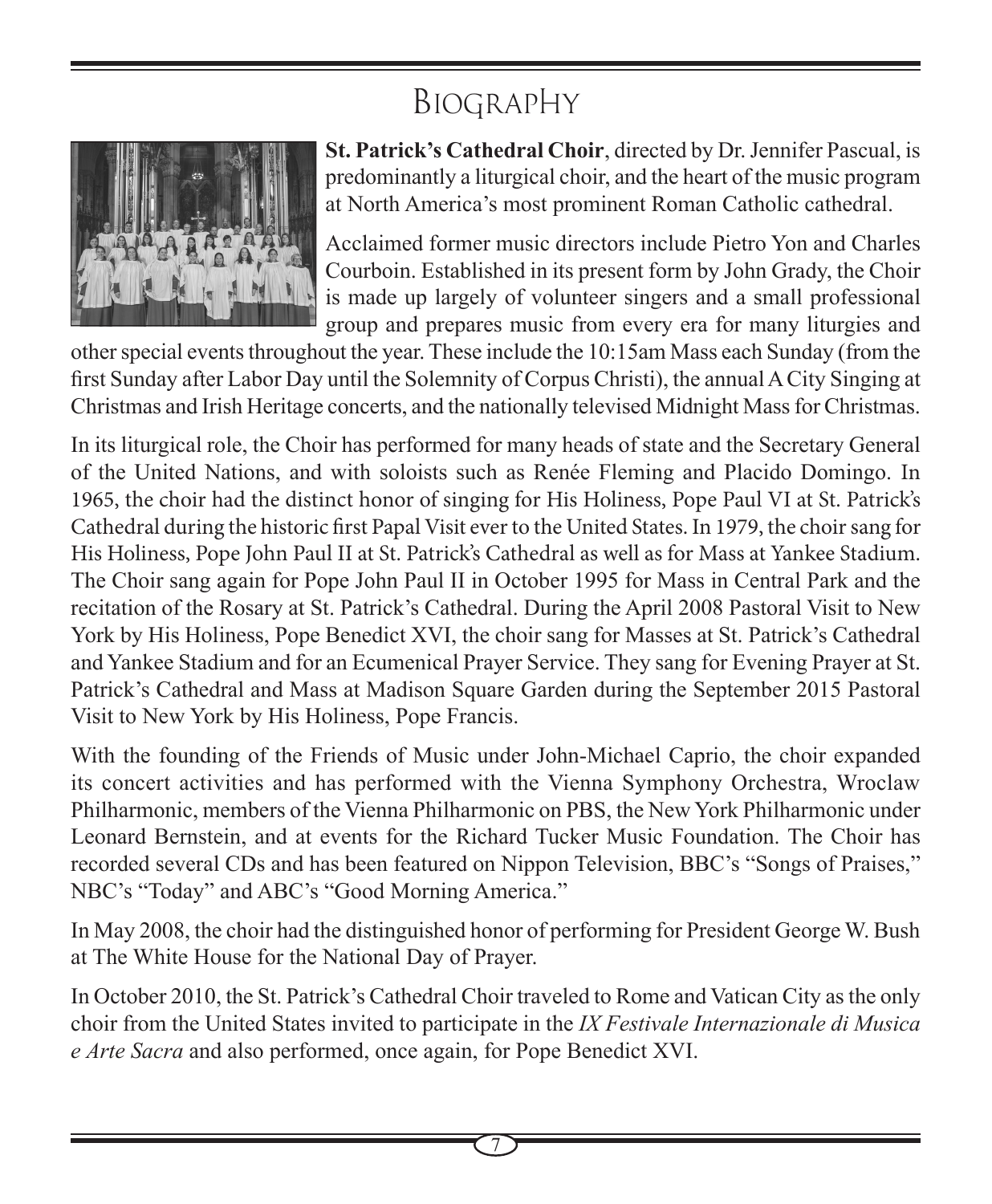#### **St. Patrick's Cathedral Choir**

Dr. Jennifer Pascual, *Director of Music* Daniel Brondel, *Associate Director of Music* Michael Hey, *Associate Director of Music*

*Soprano* Annabelle Bao Adrienne Patino Dunn Christina Faist Jeanne Holcomb Akiko Kosuda Dolores Nolan Kathleen Reynolds Claire Robinson JessAnn Smith Joy Tamayo

*Tenor* John Des Marais Salvatore Diana Matthew Horner David New Jim Poma Adam von Almen Nathan Wright

*Alto* Susie Boydston-White Susie Chen Greta Molocaj Kathleen Moynihan Dominique Patel Elizabeth Picker Kerry Rowe Marta Sandoval Carla Wesby Kathryn Whitaker

*Bass* Salvatore Basile Michael Boydston-White Zbigniew Cwalina Mark Heimbigner

> Aaron Theno Brian Wong

8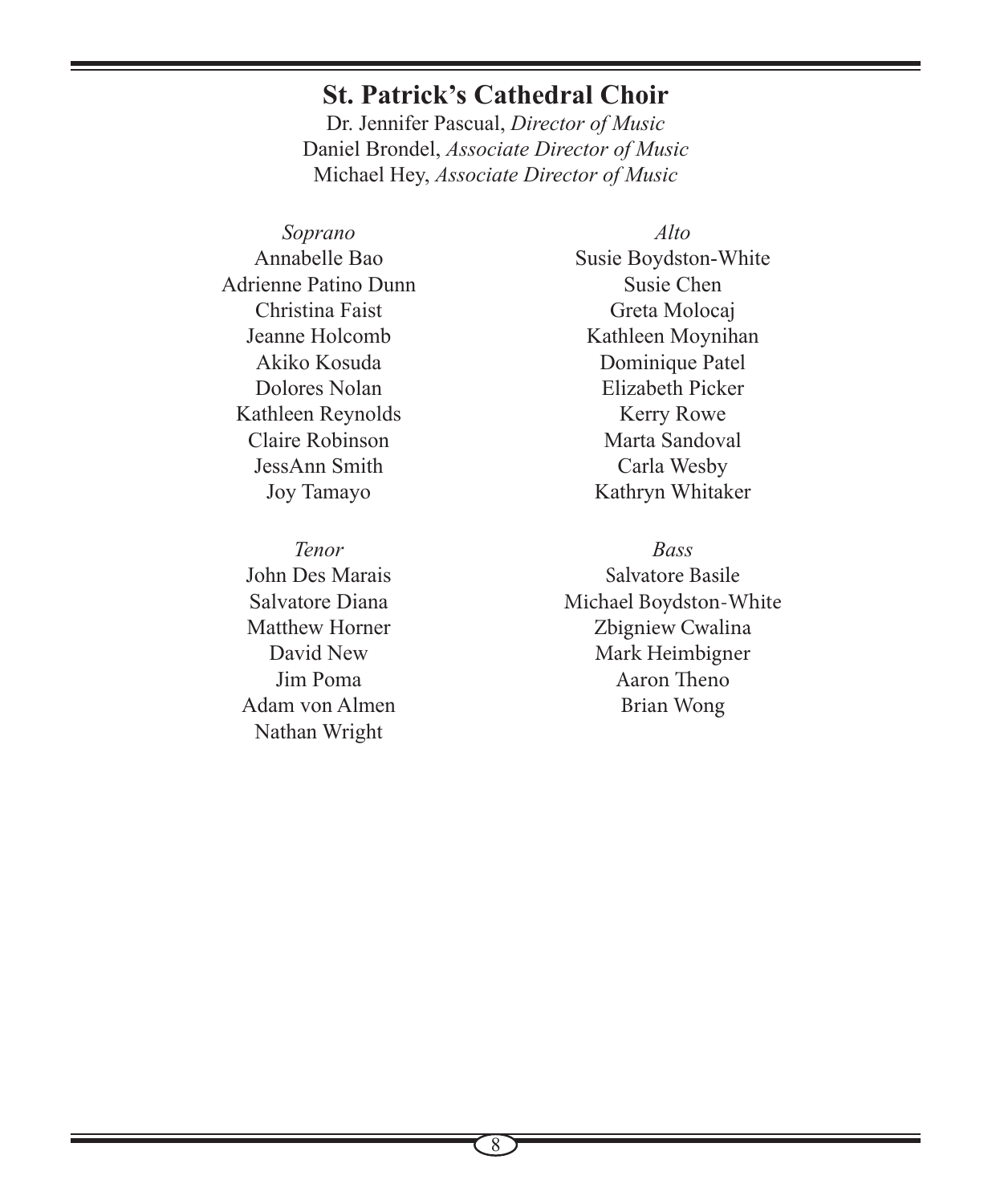Friend

For years, the **Friends of Music** has supported the music ministry here at St. Patrick's Cathedral. Contributions made to Friends of Music are used, in part, to support the non-liturgical music programs at St. Patrick's Cathedral including the Concert Series, the Guest Choir Concert Series, and the Kilgen Organ Recital Series.

It is only through the continued support of the Friends of Music that these series and their inspiring music are possible. Each gesture of support enables us to continue producing concerts of high-quality music in this majestic space. Every year we must raise the funds needed to cover the operating expenses, since there is not an endowment to support this program and other programs of the Cathedral. Support the Friends of Music for the season and be a part of our music history!

To make a contribution, simply put the enclosed envelope into one of the collection boxes or make a donation online at: **engage.saintpatrickscathedral.org/fom**

#### **Friends of Music Thank You Gifts**

**Friend (\$80-149)** Support includes one (1) reserved ticket to any two (2) concerts, excluding A City Singing at Christmas.

**Cathedral Club (\$150-299)** Support includes one (1) reserved ticket to each concert.

**Cathedral Associate (\$300-499)** Support includes two (2) preferred tickets to each concert.

**Renwick Society (\$500-999)** Support includes four (4) preferred tickets to each concert.

**Sustaining Supporter (\$1,000-2,499)**

Support includes four (4) preferred tickets to each concert and a CD featuring the Cathedral Organs.

**Key Supporter (\$2,500+)**

Support includes six (6) prime tickets to each concert and a CD featuring the Cathedral Organs.

**Distinguished Supporter (\$5,000+)** Support includes eight (8) prime tickets to each concert and a CD featuring the Cathedral Organs.

#### **Laureate Supporter (\$10,000+)**

Support includes a private reception hosted by the Rector of St. Patrick's Cathedral, twelve (12) prime tickets to each concert, and a CD featuring the Cathedral Organs.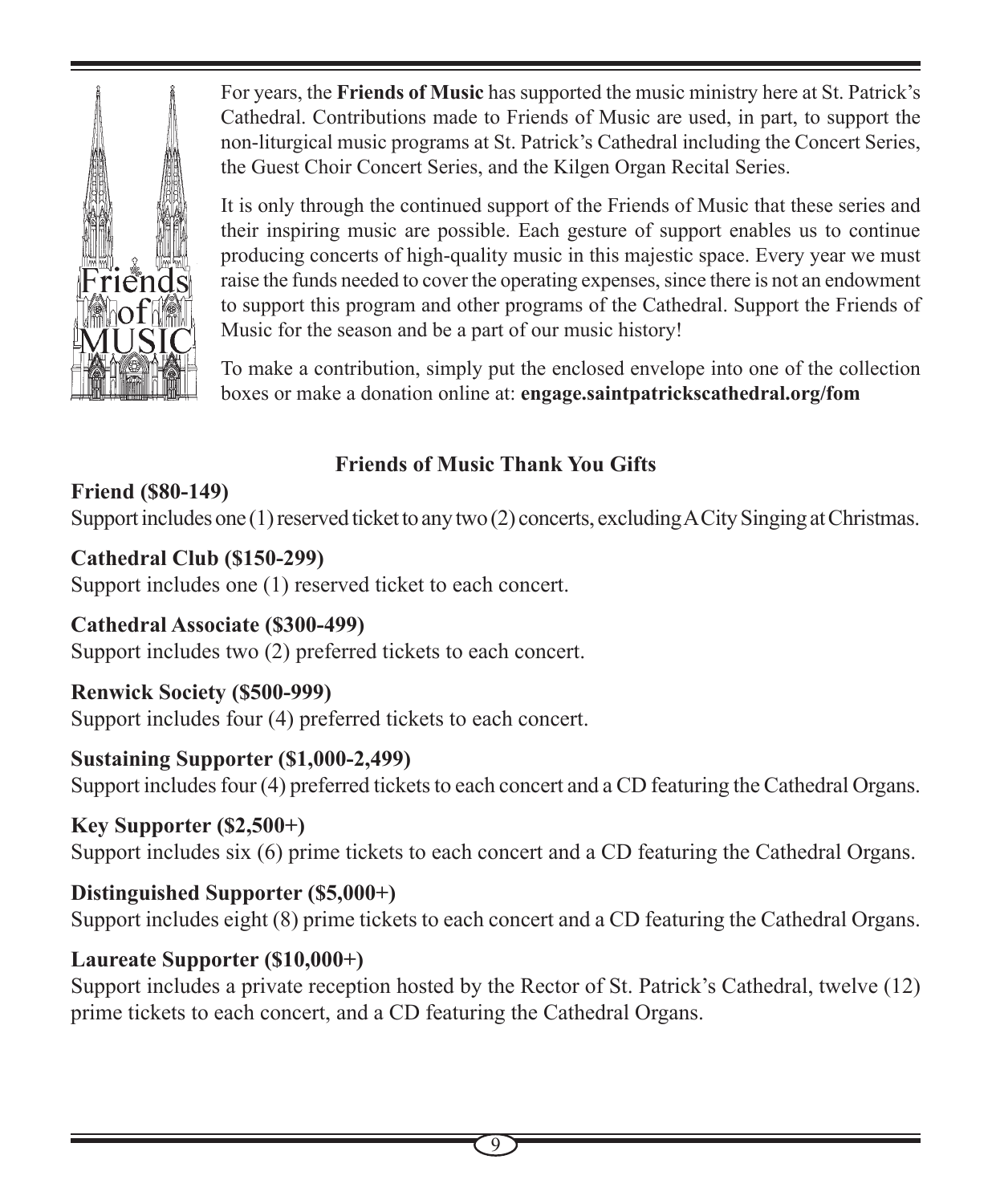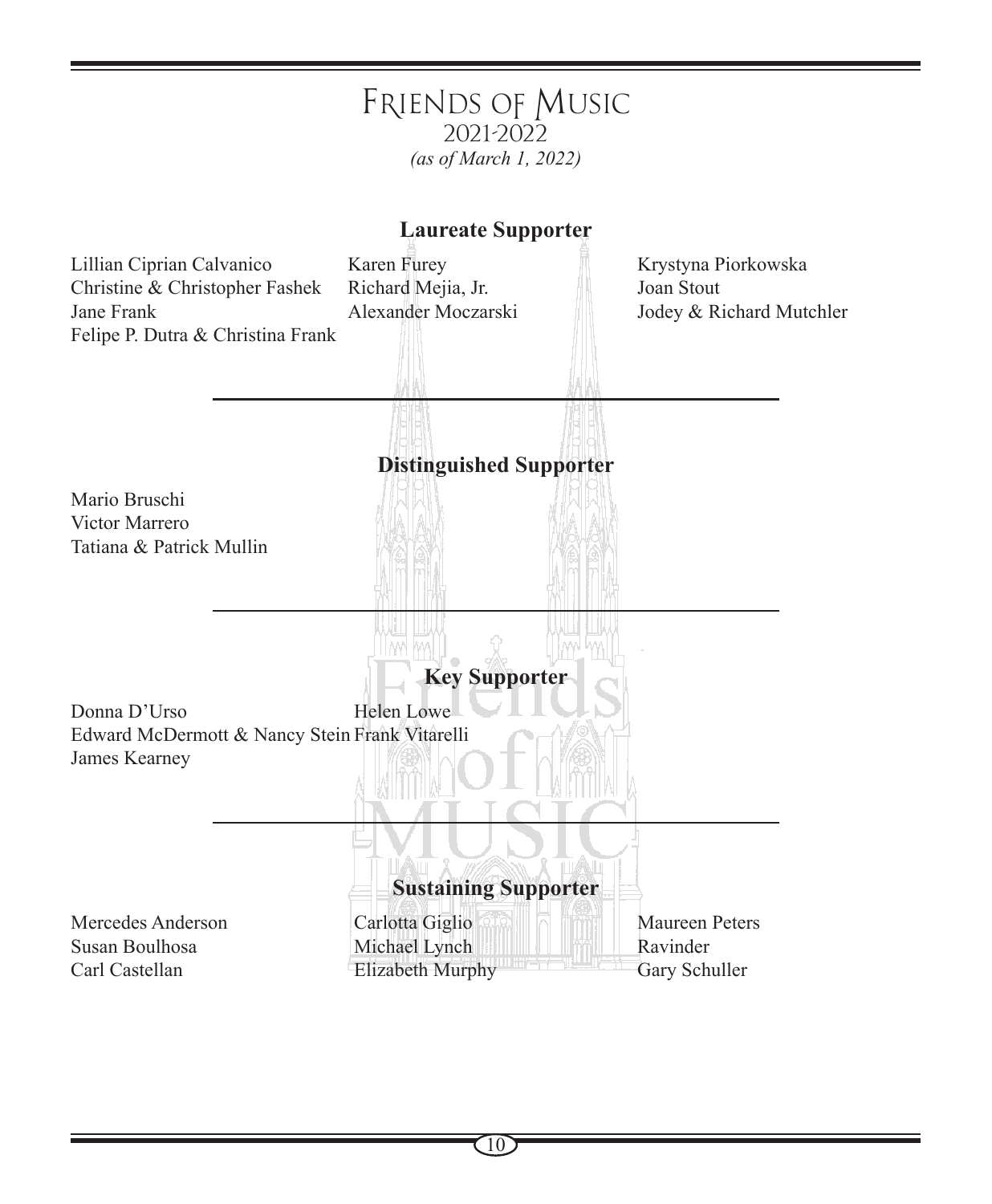#### **Renwick Society**

George Bittles, Sr. Mary Cunningham Kathryn Fisher Diane Gote & Ronald Darnowski

Sharon Keck Patrick Malarkey Patricia O'Callaghan Barbara & Donald Pospisil Thomas Reilly Peter Shea Sophia Skeans

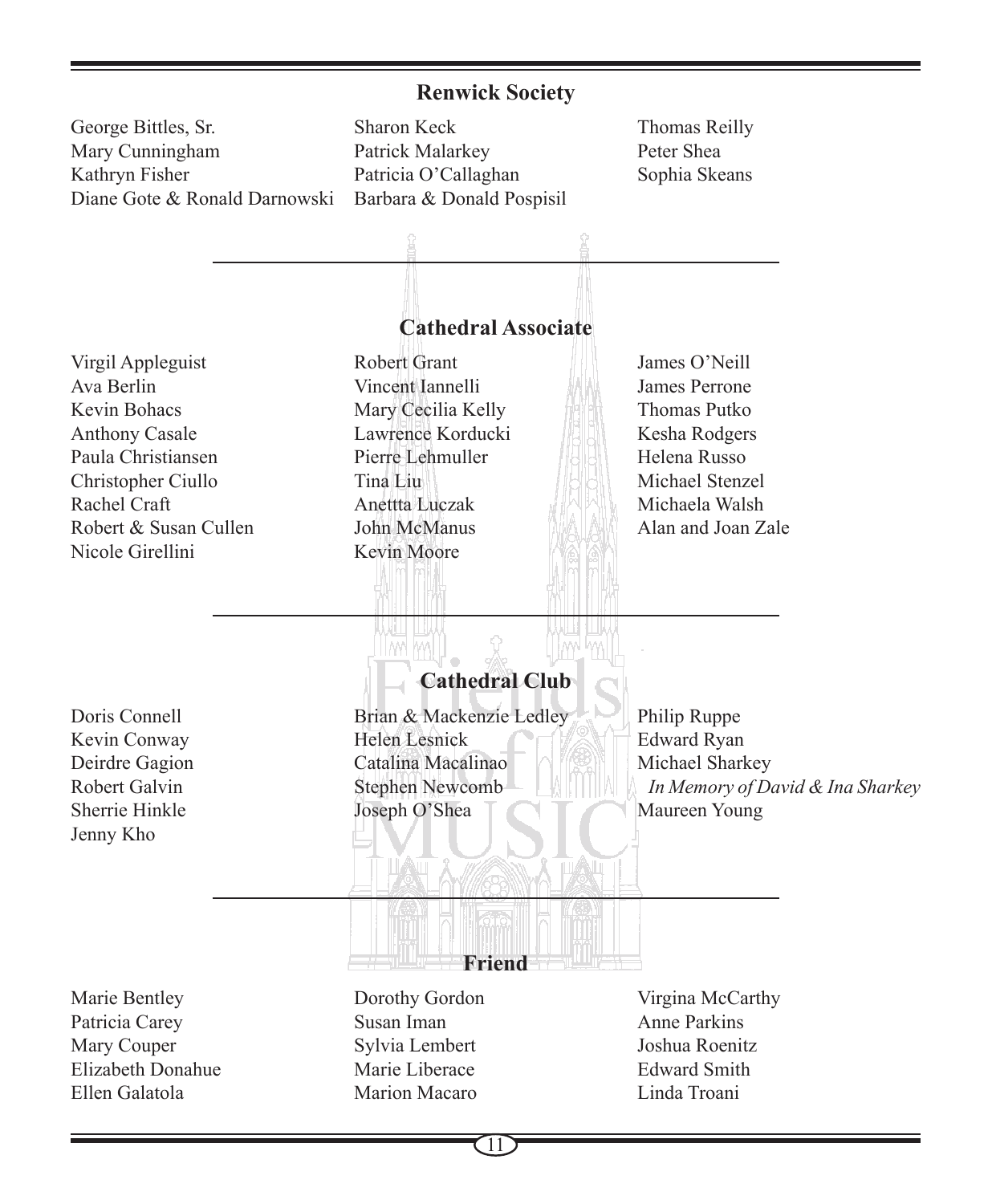

**Open your Phone Camera or QR App**



**the selected code**



**Click the pop-up on top of your screen**



## **Support Friends of Music**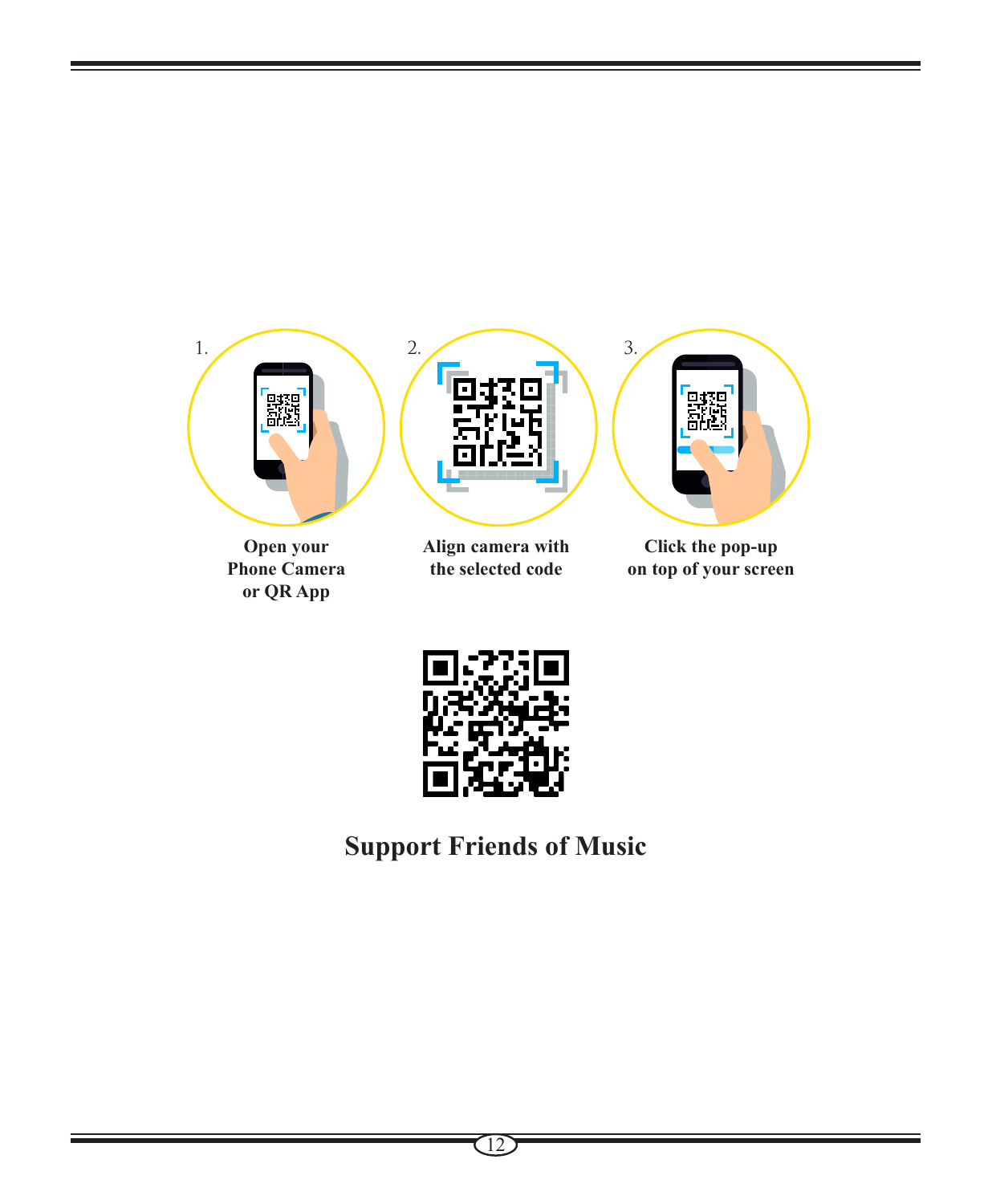#### SPECIAL THANKS TO:

Dr. Jennifer Pasucal, *Director of Music* Daniel Brondel, *Associate Director of Music* Michael Hey, *Associate Director of Music* Robert M. Evers, *Music Administrator* St. Patrick's Cathedral Choir Christiana Liberis, *Violin*

Roberto Espinell, *Director of Audio-Visual Technology*  Peragallo Pipe Organ Company, *Organ Curators*

Kevin Donohue and the Security and Maintenance staff Robert Meyer, Sarah Dearie and the Development Office Andre Delliha and the Cathedral Ushers Peter Fitton and the Cathedral Volunteers Ricardo Dominguez and the Cathedral Sacristans